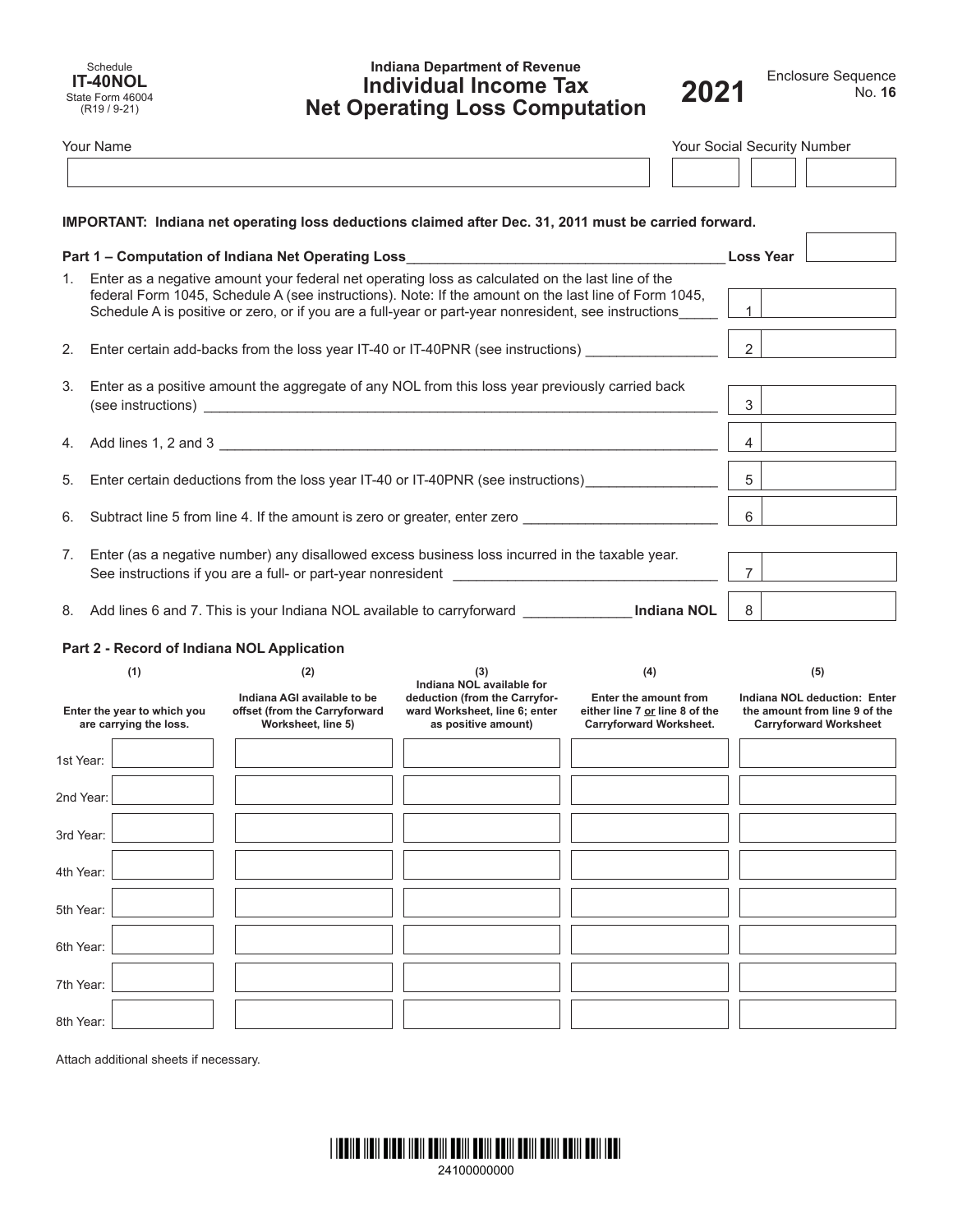# **Schedule IT-40NOL Carryforward Worksheet: Enter Loss Year** (R4 / 9-12)

| Complete one column before going to the next                                                                                                                                                                     | <b>Column A</b>           | <b>Column B</b>           | <b>Column C</b>           | <b>Column D</b>           | <b>Column E</b>           |
|------------------------------------------------------------------------------------------------------------------------------------------------------------------------------------------------------------------|---------------------------|---------------------------|---------------------------|---------------------------|---------------------------|
| column. See instructions.                                                                                                                                                                                        | 1st following<br>tax year | 2nd following<br>tax year | 3rd following<br>tax year | 4th following<br>tax year | 5th following<br>tax year |
| Note: If you have previously carried a loss to this<br>year, skip lines 1 through 4. Enter on line 5 the<br>modified Indiana AGI from the previous year's<br>worksheet.                                          |                           |                           |                           |                           |                           |
| From the intervening year's IT-40/IT-40PNR:<br>1. Enter the amount from IT-40/IT-40PNR<br>line 1 (if reporting from IT-40PNR for tax<br>year 2008 or before, skip line 2 and enter<br>the same amount on line 3) |                           |                           |                           |                           |                           |
| 2. Enter some or all of the Indiana add-backs<br>from the intervening year's return (see                                                                                                                         |                           |                           |                           |                           |                           |
| 3. Subtotal: Add lines 1 and 2 and enter total                                                                                                                                                                   |                           |                           |                           |                           |                           |
| 4. Enter some or all of the Indiana deduc-<br>tions from the intervening year's return (see                                                                                                                      |                           |                           |                           |                           |                           |
| 5. Intervening year's Indiana AGI: Subtract<br>line 4 from line 3 (if less than zero, enter                                                                                                                      |                           |                           |                           |                           |                           |
| 6. NOL available for carryforward. Enter as a                                                                                                                                                                    |                           |                           |                           |                           |                           |
| Complete line 7 OR line 8                                                                                                                                                                                        |                           |                           |                           |                           |                           |
| 7. If line 5 is greater than or equal to line 6,<br>enter the difference here                                                                                                                                    |                           |                           |                           |                           |                           |
| 8. If line 6 is greater than line 5, enter the<br>difference here and on line 6 in the next<br>column. This is the remaining NOL avail-<br>able to be carried forward                                            |                           |                           |                           |                           |                           |
| 9. Enter the smaller of the amount from line 5<br>or 6. This is your Indiana NOL deduction.                                                                                                                      |                           |                           |                           |                           |                           |

 $\overline{1}$ 

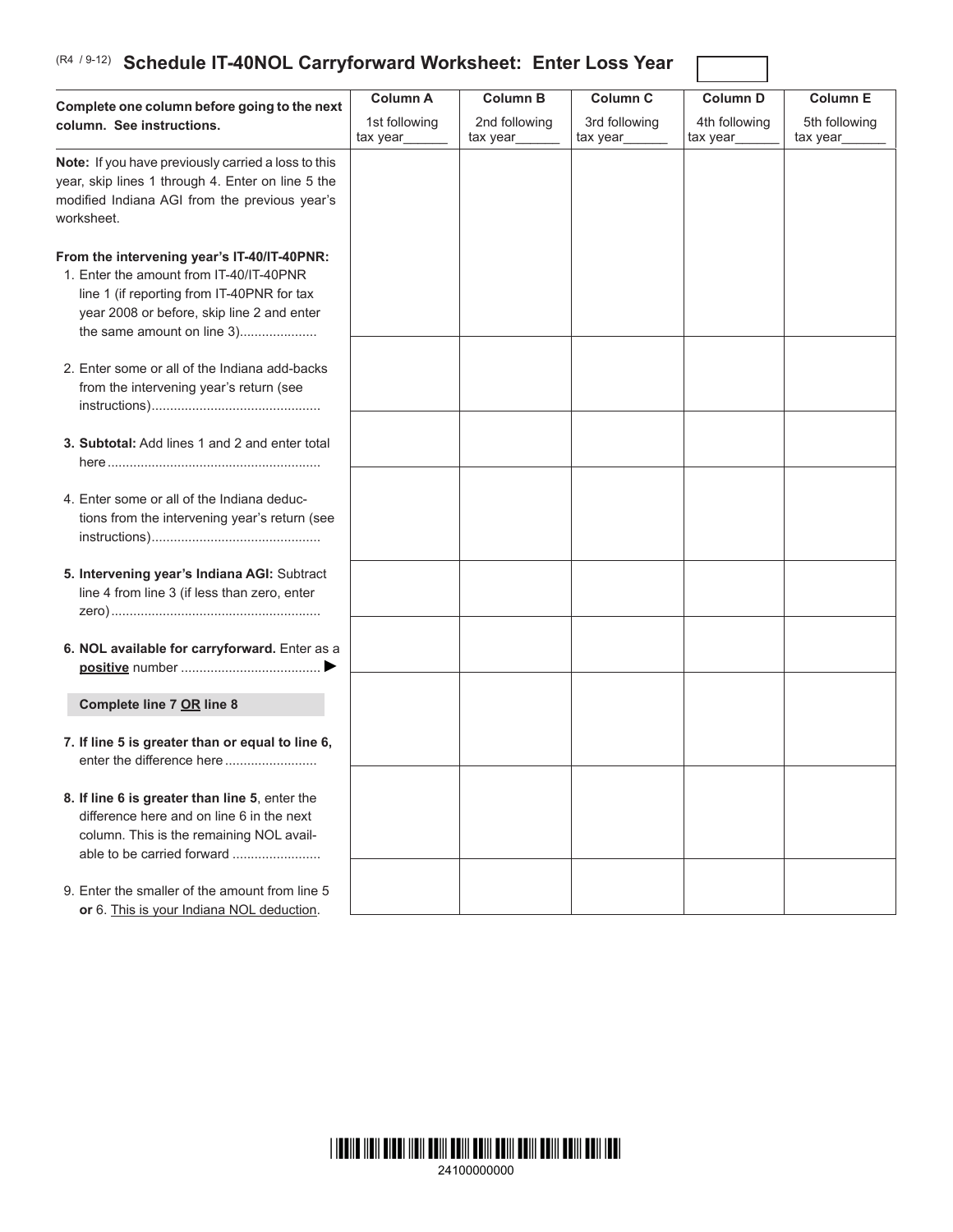## **A separate Schedule IT-40NOL must be used for each loss year.**

Indiana Code 6-3-2-2.5 and 6-3-2-2.6 allow for a net operating loss (NOL) deduction from Indiana adjusted gross income. All loss years ending after January 1, 2004, and any existing NOL(s) carried over to a taxable year after this date must be recomputed by applying the amended provisions of this Act. Deductions for net operating losses that were incurred in taxable years ending before January 1, 2004, and carried back or forward and deducted in taxable years ending before January 1, 2004, are calculated under the law in effect for the year the NOL was incurred.

**Important:** In order to carry a pre-2004 Indiana NOL to tax year 2004 and beyond, you must:

**Step 1 –** refigure the NOL using the new method on Form IT-40NOL revised R3/ 10-04, or after; **Step 2 –** reduce the refigured NOL by any amount previously used in any pre-2004 intervening year;\* **Step 3 –** use any remaining NOL on line 17 of Carryforward Worksheet 2.

\* The application of the NOL in the pre-2004 tax year(s) must conform with the rules that govern those years. Do not refigure the amount of deduction used in the pre-2004 tax years.

# **When to use an Indiana NOL**

#### **Carryback and carryforward years.** Public Law 172-2011 amends IC 6-3-2- 2.5 and IC 6-3-2-2.6. It provides that no Indiana net operating loss carryback claim may be filed after Dec. 31, 2011.

*Example.* Paul has an Indiana NOL for the 2010 tax year. Paul did not file an Indiana NOL carryback claim before Jan. 1, 2012. Therefore, he will have to carry the loss forward.

**Note.** This rule will have no impact on carryback claims filed before Jan. 1, 2012.

*Example.* Ross has a \$200,000 Indiana NOL for the 2010 tax year. In October of 2011 he carried this loss back to his 2008 and 2009 Indiana returns. He used \$75,000 of the loss in 2008, and \$100,000 of the loss in 2009. He has a \$25,000 loss available to be carried to tax year 2011.

Indiana NOLs may be carried forward for up to 20 years following the loss year (HEA 1316-2018(ss), Sec. 5).

# **Part 1 – Computation of Indiana NOL**

Enter the loss year (this is the year in which the NOL occurred).

P.L. 81-2004, effective January 1, 2004, provides for an NOL deduction from Indiana adjusted gross income equal to the amount of a federal NOL, computed under IRC Section 172, for the taxable year, that is derived from sources from within Indiana, and adjusted for modifications under IC 6-3-1-3.5. The federal NOL for individuals, which reflects the IRC Section 172 application, is computed on federal Schedule A from Form 1045.

**Note.** The use of Indiana modifications may result in an Indiana net operating loss even if there is no federal NOL.

### **Line 1 – Full-year Indiana residents**

You must complete Schedule A from federal Form 1045 before figuring your Indiana net operating loss (NOL). If the amount on the last line of Schedule A is:

- hegative (a loss), enter that amount here as a negative figure;
- zero\*, enter zero here; or
- positive\*, enter that amount here as a positive figure.

\* Due to the application of Indiana modifications, it is possible to have an Indiana NOL without first having a federal NOL as computed under IRC Section 172. If you think you have an Indiana NOL after the application of Indiana modifications, then you must first complete Schedule A of the Form 1045 to arrive at the amount to be entered on this line.

#### **Full-year and part-year Indiana nonresidents**

Apply like kind modifications (as computed under IRC Section 172) derived from Indiana sources to the amount from line 1 of Form IT-40PNR, and enter the result here. If the modified amount from line 1 of Form IT-40PNR is:

- hegative (a loss), enter that amount here as a negative figure;
- zero, enter zero here; or
- positive, enter that amount here as a positive figure.

**Line 2 –** Certain Indiana modifications as reported on the loss year IT-40/IT-40PNR should be reflected here.

**Important:** Full-year and part-year Indiana nonresidents who file Form IT-40PNR for tax year 2008 or before should skip line 2 and continue to line 3.

Net the following Indiana add-backs as reported on the loss year's return.

For tax years 2003 and beyond (tax years 2009 and beyond for IT-40PNR filers), add:

- Tax add-back
- Net operating loss carryforward
- **Lump sum distribution**
- Section 179 expense
- **Bonus depreciation**

For tax years 2009 and beyond, add:

- Unemployment compensation (2009 only)
- Deferral of business indebtedness discharge and reacquisition
- • Qualified disaster assistance property
- Qualified refinery property
- Qualified restaurant property
- Qualified film or television production
- Qualified preferred stock
- Qualified retail improvement property

For tax years 2010 – 2012, add:

- **Educator expense**
- Employer-provided educational expenses\*\*
- IRA charitable distribution\*\*
- Qualified transportation fringe expenses\*\*
- Student loan interest\*\*
- Tuition and fees\*\*

For tax years 2010 and beyond, add

- Discharge of debt of a principal residence
- Motorsports entertainment complex\*\*
- Qualified advance mining safety equipment\*\*
- Qualified environmental remediation costs\*\*
- Qualified leasehold improvement property\*\*
- Start-up expenditures\*\*

Do not include the following add-backs for tax years 2010 and beyond:

- Domestic production activities
- Oil and gas well depletion deduction
- Qualified electric utility amortization
- RIC dividends to nonresident aliens

\*\*Apply these if 2010 is the loss year. While these add-backs were first required for the 2010 tax year, individuals were given a choice to report them on either their 2010 or their 2011 Indiana tax return. Therefore, if 2010 is the loss year, include on line 2 only those add-backs that were reported on the 2010 tax return.

For tax year 2011 and beyond, add:

Certain trade or business deductions based on employment of unauthorized alien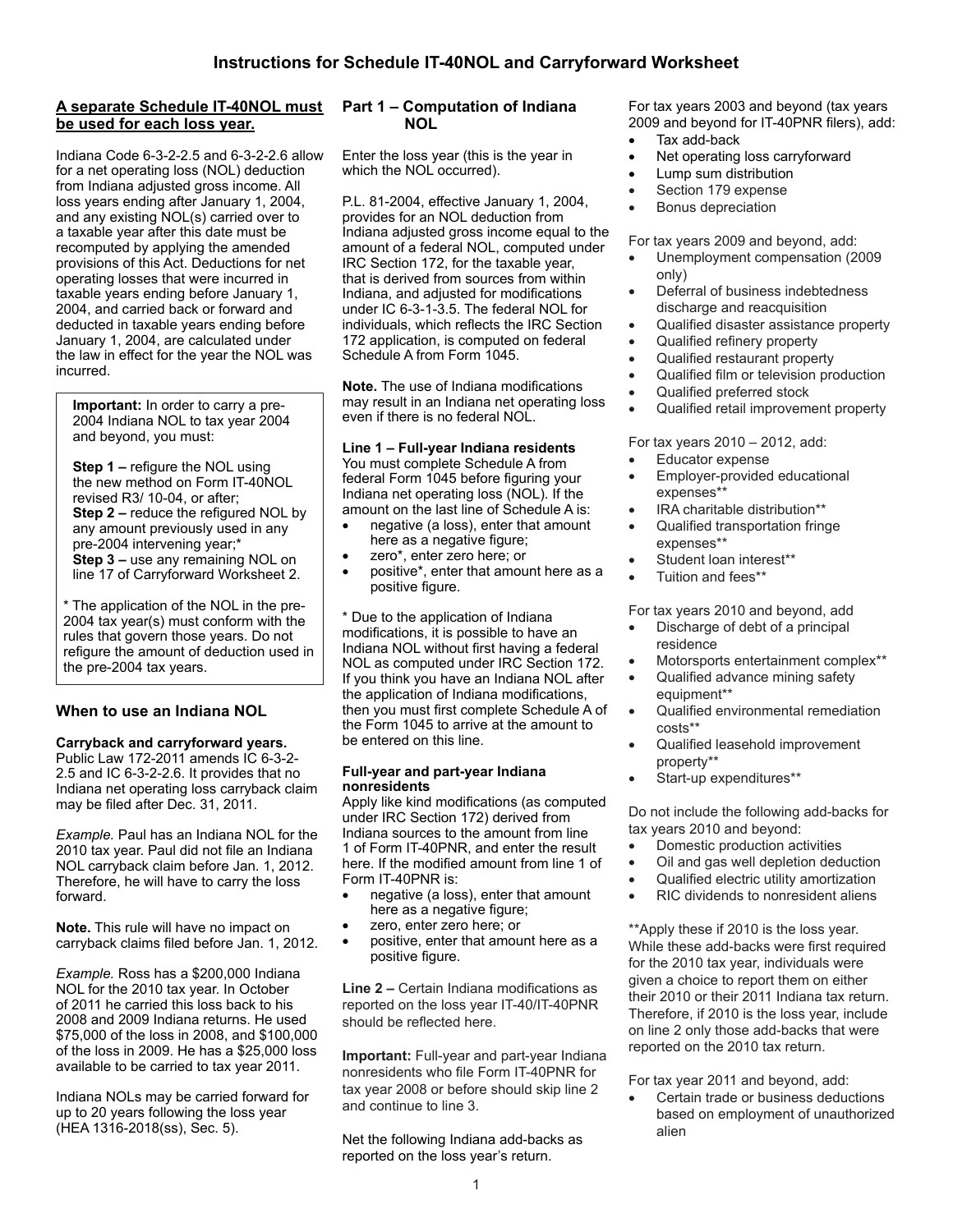For tax year 2012 and beyond, add:

OOS municipal obligation interest

**Note.** In 2013 the following add-backs were deemed to be no longer required, *retroactive* to 2012:

- IRA charitable distribution
- Motorsports entertainment complex
- Qualified advance mining safety equipment
- Qualified leasehold improvement property
- Qualified restaurant property
- Qualified retail improvement property Qualified transportation fringe
- expenses
- Tuition and fees

If you reported any of the above on your 2012 tax return, and you utilized Option 2 to report them as a negative add-back on your 2013 return (using a 300-series 3-digit code number in lieu of filing an amendment for 2012), do not include these amounts on line 2 when 2013 is the loss year.

Do not include the following add-backs for tax years 2016 and beyond:

- Certain trade of business deductions based on employment of unauthorized aliens
- Lump sum distribution
- Discharge of debt of a principal residence

For tax years 2017 and beyond, add:

Untaxed foreign earnings and profits (repatriated dividends)

For tax years 2018 and beyond, add:

Excess federal interest (under IRC Section 163(j))

**Line 3 –** If any amount of loss from this loss year has been carried to a preceding year, enter as a positive amount the amount of loss used in that preceding year(s).

*Example.* Ross has a \$200,000 Indiana NOL for the 2010 tax year. He previously carried this loss back to his 2008 and 2009 Indiana returns. He used \$75,000 of the loss in 2008, and \$100,000 of the loss in 2009. He must enter the \$175,000 (\$75,000 plus \$100,000) net loss previously carried back.

**Note.** Do not include on this line any loss amount previously carried forward.

*Example.* Olivia has a \$100,000 Indiana NOL for the 2009 tax year. She previously carried \$10,000 of this loss back to her 2007 return, \$11,000 to her 2008 return, and used \$19,000 of the loss on her

2010 return. She must enter the \$21,000 (\$10,000 plus \$11,000) net loss previously carried back.

**Line 5 –** Enter the net of the following Indiana deductions as claimed on the loss year's return:

- Non-Indiana locality earnings deduction
- State tax refund and/or other recovered itemized deductions
- Interest from U.S. government obligations
- • Social Security and/or benefits issued by the U.S. Railroad Retirement Board
- Qualified patent income exemption
- National Guard and reserve component member's deduction
- Nonresident military spouse earned income deduction
- Government or civic group capital contribution deduction

**Line 6 –** Subtract line 5 from line 4. If the amount is zero or greater, enter zero.

**Line 7 –** For taxable years beginning in 2018 and later, enter as a negative amount the amount of excess business losses for the taxable year disallowed for federal purposes under IRC section 461 (any negative amount shown on federal Form 461, Line 16, for the loss year) but permitted to be carried forward as a net operating loss in future taxable years. If you are a part- or full-year nonresident, enter the portion of such losses attributable to Indiana sources. Any Indiana excess business loss should be reported in a manner consistent with how your adjusted gross income from Indiana sources was reported. However, in no case should the Indiana loss be greater than the federal excess business loss reported for federal purposes. Further, in no case should the Indiana loss reported in adjusted gross income plus the disallowed portion permitted as an Indiana NOL carryforward exceed the Indiana loss.

**Line 8 –** Add lines 6 and 7. If the amount is zero or greater, STOP. You do not have an Indiana NOL. If the amount is a loss, enter (as a positive entry) this amount on line 6, Column A, of the Schedule IT-40NOL Carryforward Worksheet.

## **Part 2 – Record of Indiana NOL Application**

**Column 1 –** List the year(s) to which you are carrying the loss.

**Column 2 –** Enter the amount of Indiana AGI available to be offset from line 5 of the completed Carryforward Worksheet.

**Column 3 –** Enter as a positive amount the Indiana NOL available for deduction from line 6 of the completed Carryforward Worksheet.

**Column 4 –** Enter the amount from either line 7 or line 8 of the Carryforward Worksheet (only one of those lines will have an entry).

**Column 5 –** Enter the amount from line 9 of the completed Carryforward Worksheet. This is your Indiana NOL deduction. Enter on IT-40 Schedule 1 (Schedule 2 for the 2009 tax year and beyond), under line 11, or IT-40PNR Schedule B (Schedule C for the 2009 tax year and beyond), under line 11. If carrying the loss forward to a tax year which has already been filed, enter the amount on Form IT-40X, line 1, Column B.

## **Schedule IT-40NOL Carryforward Worksheet Instructions**

#### **A Carryforward Worksheet must be completed for each loss year.**

If you are carrying your loss forward for more than five years, modify the top of the column to show to which year it is being carried.

*Example.* Modify Column A, '1st' following year, to read '6th' following year.

#### **Before you begin**

You must have a completed state tax return (not including the Indiana NOL deduction) for the intervening year(s) in which you are applying the loss.

**Columns A – E.** Enter in Column A information from the first year following the loss year. Enter in Column B information from the second year following the loss year. Complete the remaining columns accordingly.

*Example.* The loss year is 2009. Column A should reflect information from tax year 2010; Column B should reflect information from tax year 2011, and so on.

**Intervening year.** Year to which a loss is being carried.

#### **Complete lines 1 through 5 of the Carryover Worksheet to figure the intervening year's Indiana AGI.**

**Line 1 –** Enter the amount from line 1 of the intervening year's IT-40 or IT-40PNR.

**Note.** If reporting from the IT-40PNR for tax year 2008 or before, skip line 2 and enter this amount on line 3.

**Line 2 –** Net the following Indiana addbacks as reported on the intervening year's return.

For tax years 2003 and beyond (tax years 2009 and beyond for IT-40PNR filers), add:

- Tax add-back
- Net operating loss carryforward
- Lump sum distribution